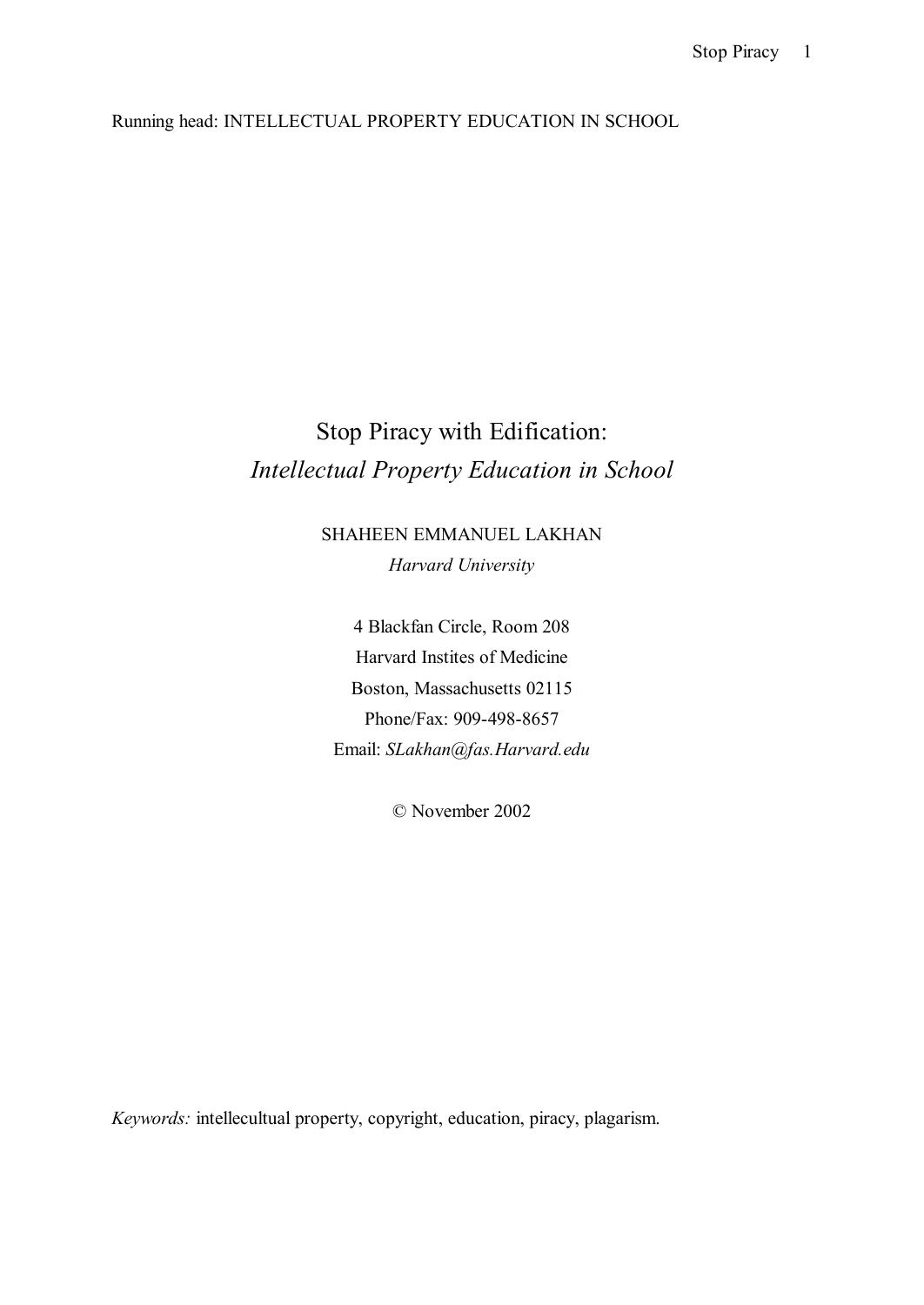## Stop Piracy with Edification:

## *Intellectual Property Education in School*

The global population is showing substantial disregard for intellectual property. As children, they practice the production of illegal music copies for friends and family and engage in plagiarism. Adults commit in addition software piracy, the purchasing of pirated video, and various other copyright violations. The utter disregard of such works and creativity is stumping innovation and stems from the lack of adequate intellectual property education. As an academic course counselor, I propose that elementary, middle, and high schools introduce Intellectual Property Education in to their current curriculum. This would effectively and noticeably decrease copyright infringement and would promote a sense of appreciation for creation. Yet, copyright laws and trusted systems should still be in position to prevent further encroachment.

The total copyright industry gross domestic product (GDP) of the U.S. in 2001 was \$791.2 billion to include core, partial, distribution, and copyright-related components (Siwek 10). Of that figure, \$9.5 billion is estimated to be the U.S. trade loss due to international copyright piracy (IIPA 2). This enormous amount represents the major victim of copyright violations: the American economy and consequently the American people and worldwide economy suffer. Students fail to realize that copyright infringement is not a victim-less crime and that it is destructive to both the financial and information economy. They carry such beliefs throughout their lives unless they are educated with proper information concerning intellectual property and reminded of the victims that would ensue. The Intellectual Property Education program I suggest would definitively place faces on the victims of breaching copyright law.

Students are afraid to cite material in their compositions because they either don't know how to or they believe that they will receive less a grade if they cite another's work. With the electronic emergence of the World Wide Web (WWW), there has been greater and easier access to information and the opportunity to copy material has largely increased by the simple "copy-paste" method. The Intellectual Property Education component would contain subsections to include proper citation and the negative effects of plagiarism, thereby promoting the use of reference, valuing and respecting other's and their own ideas, and hindering plagiarism from entering their papers. The students would be able to apply the same theories to other intellectual property and make correlation with harmful effects of abusing and infringing those properties.

Most children who copy and "burn" music CD's for distribution to family and friends do not realize the wrongdoing they have committed nor do they understand that they have violated the law. Although, a small portion of students know at some degree that their actions are unlawful, educating them on the enduring consequences of impudence for intellectual property rights would hamper their illegal activities. An integral section of Intellectual Property Education should focus on the legal aspects and critical points that affect them, such as the history and tenure of copyright, the constitutional prose that delegates authority to the U.S. Congress for intellectual property law, the historic and current protection of intellectual property owners internationally, and the legal implications that could follow violations. Opposition may contend that the "court battles" of today may confuse students, but it would provide opportunity to teach the students briefly of the legal system and roles of different governing bodies within a nation. In the course of teaching of ethics, piracy, infringement, plagiarism, trusted systems, and violations, you would ultimately teach them to respect creation, both theirs and others. The key emphasis of the entire Intellectual Property Education program should be to illustrate the foundation of intellectual property law – the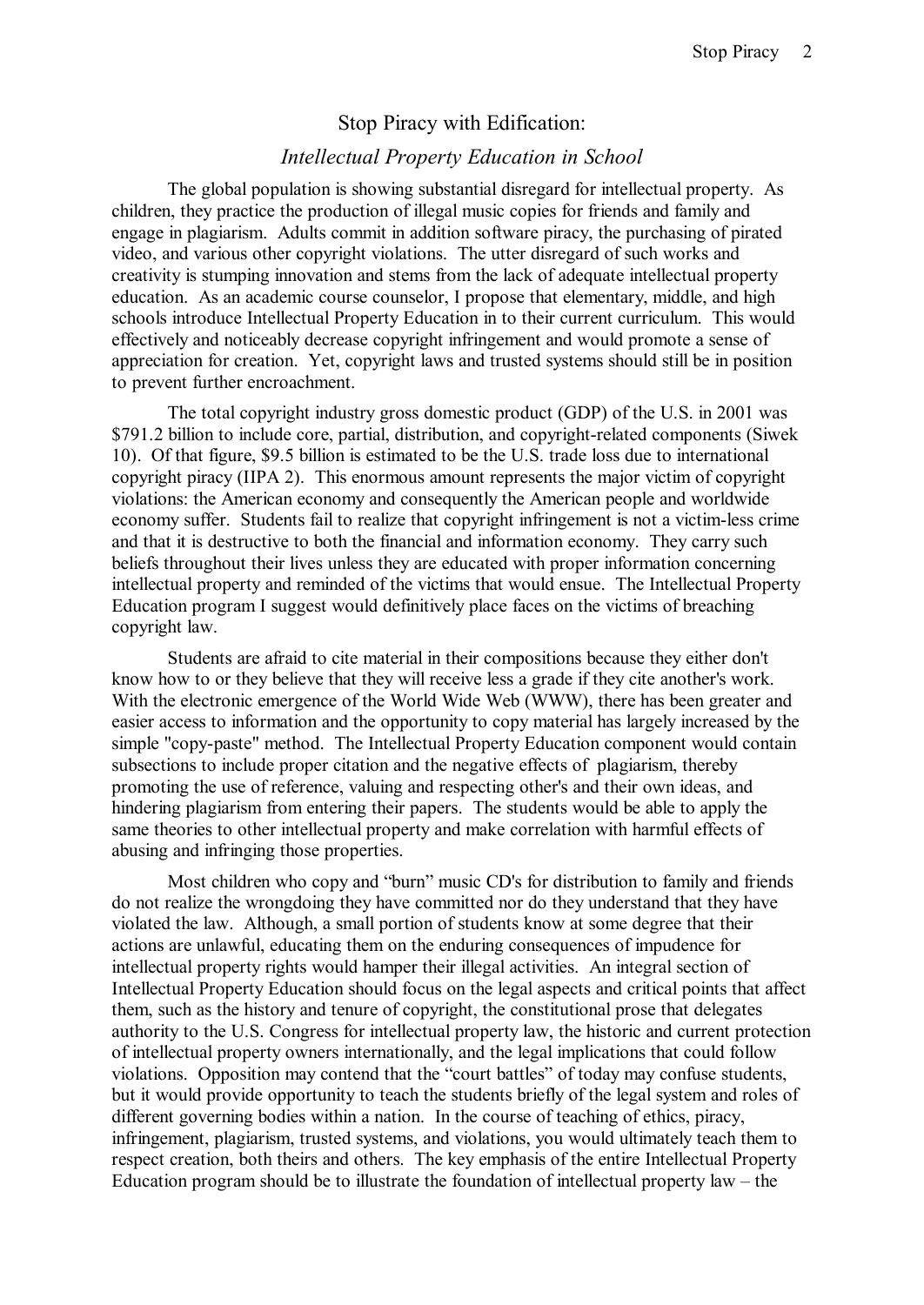advancement of the general public through progression of knowledge by enriching the conception and allocation of a wide selection of works.

When a child with proper intellectual property education thinks of burning a CD music or downloading copyrighted music from the Internet (via the numerous means available), he will be reminded of first and foremost the moral problems that would ensue and next, if even necessary, the legal implications. Currently, the students lack knowledge about intellectual property and make inappropriate decisions when it comes to the ethical use of computers in their lives. In a recent international study, over 20% of middle-schoolers in both the U.S. and China believe they have the right to obtain illegal software (Cui 22). Over 30% believe they have the "understandable and normal" right to copy software (Cui 23). A significant margin exist between self-reported knowledge on intellectual property compared to their actual examination scores on this subject indicating over 80% of students have not even heard of intellectual property and notably intellectual property protection (Cui 51). These findings show that students are not knowledgeable of intellectual property, how unethical it is to violate copyrights, what is meant by authorized and fair use, and the value of their own work. These noticeable computer ethical problems are encountered when students are actually learning computer uses and functions. If they are shown that copying software or music is a normal and understandable practice (as indicated by the statistics of the study), especially when they are in the process of being educated on the means of performing such acts (the computer and Internet), they will assume that performing these activities are typical and proper. But, until educators in schools represent otherwise with Intellectual Property Education in schools increasing peer and social sanctions against infringement, this awful practice and train-of-thought will continue to flourish.

When students reach the point of valuing their original ideas and recognize creativity, they are encouraged to use their talents and compose unique material. During the Intellectual Property Education at school, healthy and active discussions would stimulate individual input, acceptance of the intellectual property concept, and understanding that defiance does lead to consequences, victims, and harm. Educators will track down specifically the financial ladder from the time a musician composes a music CD, to the recording process, contractual agreements, managerial duties, mass distribution, and promotional advertising. The educationalist will then demonstrate the impact a child burning a CD has upon each and every member of the ladder to include the general public. The overall magnitude of the impact must be expressed because a single child's piracy is not momentous; their collective piracy affects the economy and finances of the individuals involved in the specified industry.

The Intellectual Property Education curriculum should seek to provide the rationale for copyright holders' exclusive rights for a particular time period. Teaching the students of the incentive to creators and that eventually the material will be distributed widely in the public domain is essential. All intellectual property at last becomes a part of the world's resources. This promotion of innovation will diminish copyright infringement and as these individuals grow older, they are better able to utilize their originality to produce personal and commercial revenue and wealth. The ideology would then perpetuate in the general arena and be passed generation to generation, thereby decreasing the level of exclusive rights contravention.

The structure of elementary and middle- and high-school (secondary) education is dramatically different. As students progress from an general elementary school where a single teacher perhaps with a co-teacher instruct the entire class throughout the day, middle and high school education is taught subject to subject (usually six courses a term) by different teachers (as in colleges). On the elementary level, instructors should teach their students on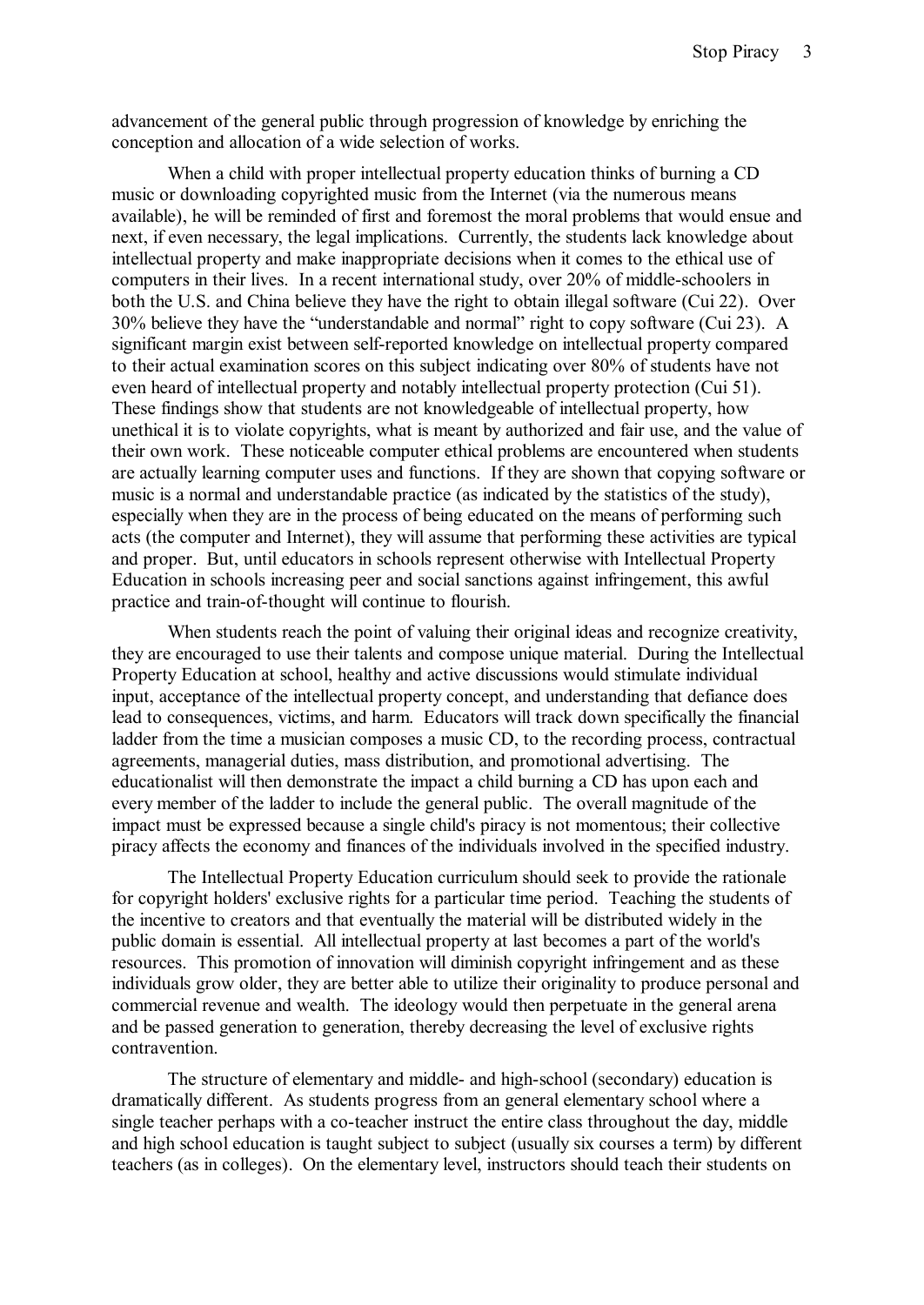intellectual property as single component of the general curriculum once a semester. In secondary education, intellectual property can either be a component of a course (for instance, National History and Academic Reading & Writing) or an entire course itself. Schools who employ the former option of an Intellectual Property component in a larger single course should dedicate a decent portion because of the great projected discussions involved. Larger schools can better utilize Intellectual Property Education as an individual course, if they make it mandatory for student participation. In fact, when I design courses for Branford Grove School, I include Intellectual Property Education in both formats (component and individual courses) and they all been approved by the University of California course accreditation system.

Oversimplification of the intellectual property message is a dangerous approach that obscures the authentic and legitimate discussions of the scope of copyright law. In a society that respects intellectual property, copyright laws and its enforcement should be the principal means of actively thwarting piracy, and the reliance of trusted systems (hardware and/or software that attempts to prevent piracy that is eventually rendered ineffective) is decreased.

The lack of education concerning intellectual property has lead to infringement, disrespect for other's ideas, nearly ten billion dollars of U.S. financial loss, and worst of all, the hindrance of creativity and ingenuity. Childhood plays a large role in copyright violations, and many students do not even know the crimes and wrongdoing they commit while performing piracy. The immersion of Intellectual Property Education into the course curriculum of elementary, middle, and high schools will promote innovation and successfully reduce infraction. Students would become conscious of the basic doctrine and ethical standards of intellectual property law. More contributions and deposits to the information age would result, instead of mere removals and withdrawals. Intellectual Property Education in schools may not hinder the performance of commercial pirates; however, with trusted systems and copyright laws, it would in due course deter infringement.